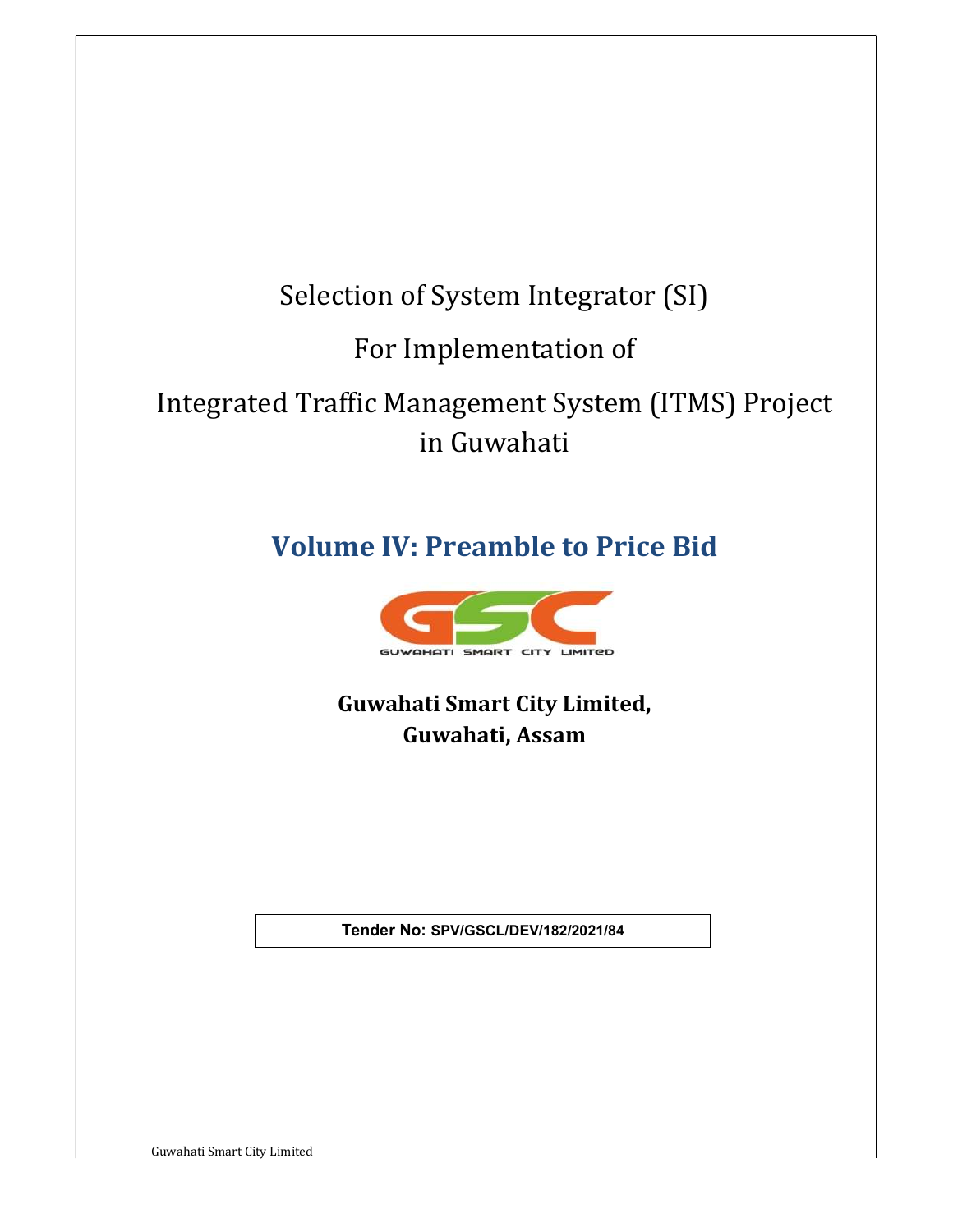### PREAMBLE TO PRICE SCHEDULES

- 1. The Authority or any other government agency shall not have any liability of paying any taxes (including GST)/charges/levies as part of this project. The bidder has to quote their Price duly factoring in all these costs over the project duration.
- 2. Bidder should provide all prices as per the prescribed Format under this Annexure.
- 3. All the prices are to be entered in Indian Rupees (INR) only
- 4. Prices indicated in the schedules shall be inclusive of all taxes, GST, Levies, duties etc. The prices should also specify any recurring charges and five-year O&M support cost as per specified Formats.
- 5. Authority reserves the right to ask the Bidder to submit proof of payment against any of the taxes, duties, levies indicated.
- 6. The Bidder needs to account for all out of Pocket expenses on account of Boarding, Lodging and other related items.
- 7. The Unit Rate as mentioned in the prescribed Formats may be used for the purpose of 'Change Order' for respective items, if any. However, based on the market trends, Authority retains the right to negotiate this rate for future requirement
- 8. Bidder shall ensure that the future products to be supplied shall be of latest specifications as per the OEM roadmap.
- 9. Bidder should refer to Volume II of the RFP for details on the functional requirements of the system and the benchmark minimum specifications for the items mentioned in the Price Formats.
- 10. Bidder needs to load the price of Capacity Building as mentioned in Vol-2 and Site Survey, Detailed Project report comprising Detailed Design & Drawings of all components listed in Vol-2. No separate BOQ line item shall be considered.
- 11. Total cost should be inclusive of all applicable taxes / charges, Annual O&M charges or any other recurring charges such as license fees etc.(for hardware as well as software components) as applicable.
- 12. No escalation of prices will be considered during the course of the project implementation and O&M.
- 13. The SI/bidder has to ensure that their Price bid contains reasonable unit rates of CAPEX and OPEX items. Authority may identify abnormally higher / lower unit rates of line items and seek justifications from bidders on the same. It is recommended that Total Capital Price (CAPEX) quoted in the project should not exceed 70% of Total Price quoted in the price bid. In case the bidder quotes higher figures (more than 70% of Total Price) towards CAPEX, the same shall be restricted to 70% while making payments towards CAPEX. Any value quoted towards CAPEX over and above 70% limit will be paid in equal quarterly installments during O&M phase along with quarterly payment for each quarter.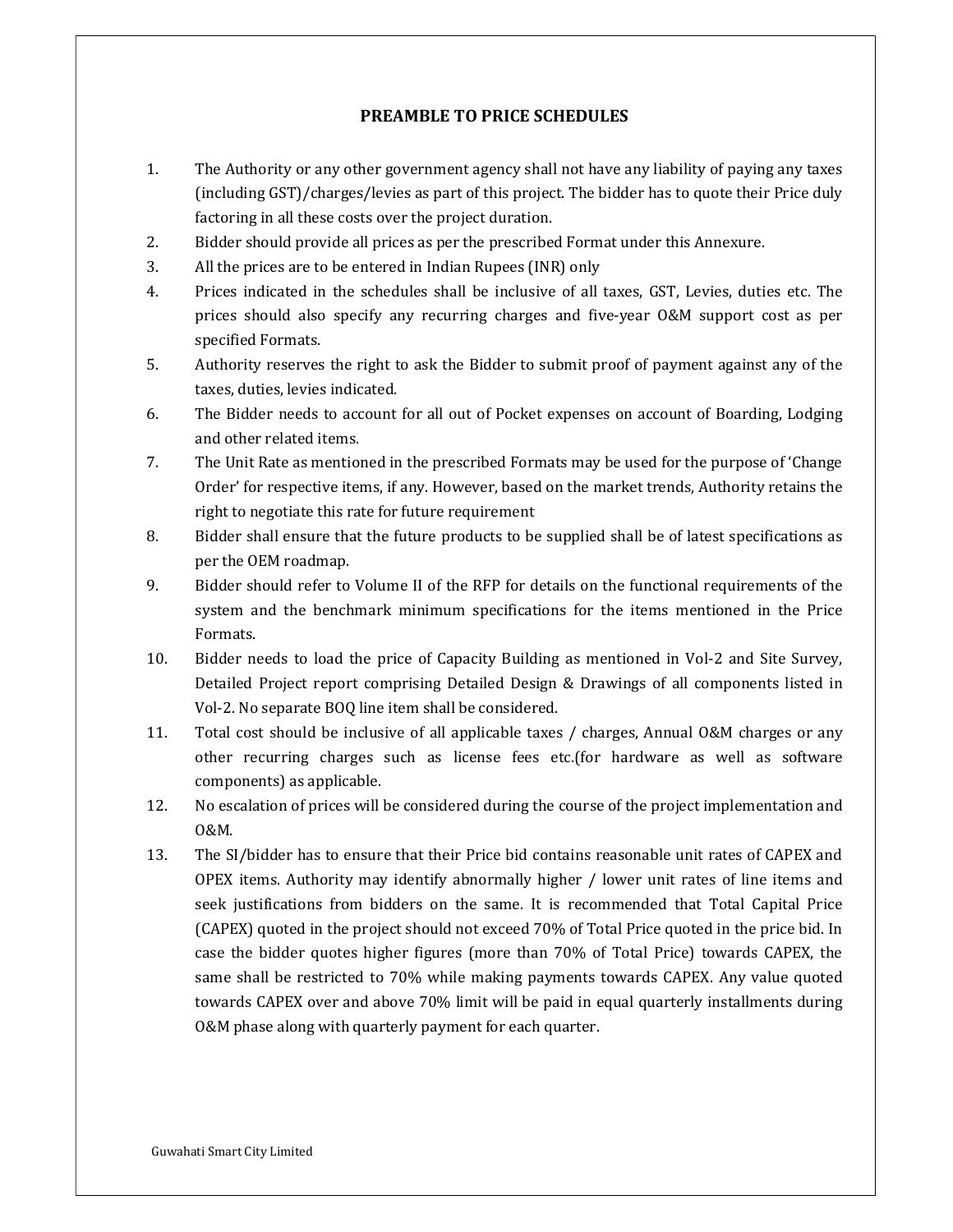- 14. No column in the Price Bid shall be left blank. In case the price is not quoted for any item, the bidder shall be deemed to have covered the cost of such items (according to the requirements of the bid document) elsewhere in the prices quoted for other items and no extra payment on this account will be made. For evaluation purpose the rate of such item will be considered zero (0) to sum up the price of that part.
- 15. The quoted price by the bidder shall be evaluated as per 'Evaluation of Price Bid' under Volume-IV.
- 16. All the prices mentioned by us in this Price Bid are in accordance with the terms as specified in the RFP Documents. All the prices and other terms and conditions of this RFP are valid for a period of 180 calendar days from the last date of online submission of the Bid.
- 17. The Bidder is not allowed to quote a Unit Rate for an Operations Item for a subsequent year to be lower than the Unit Rate of the current year; it can utmost be equal if not higher than the current year.
- 18. The Client has the right to increase decrease the quantities and the O&M cost will be adjusted as per the unit costs
- 19. The financial evaluation would however be done basing on the Net Present Value (NPV) concept for the entire contract period at a discount rate mentioned in bid data sheet.

#### 20. Methodology For Financial Bid Evaluation As Per NPV Formula:

The financial evaluation shall be done based on the Net Present Value (NPV) concept for the entire contract period at a discount rate mentioned below.

The price bid of the bidders shall be evaluated as per NPV formula given below:

The O&M Costs (R) quoted by the bidder for each year shall be reduced to Net Present Value using the following formula:

$$
R = \sum_{x=1}^{n} Rx/(1+I)^{x}
$$

where

n = number of years of the O&M Period,

 $x =$  an index number 1, 2, 3, ...n representing each year of the O&M Periods.

Rx = Total O&M Costs for year "x," as recorded in the O&M Cost in Vol-IV.

I = discount rate to be used for the Net Present Value calculation.

Discount Rate (I) for Net Present Value (NPV) calculations of recurrent costs = 10 percent per annum.